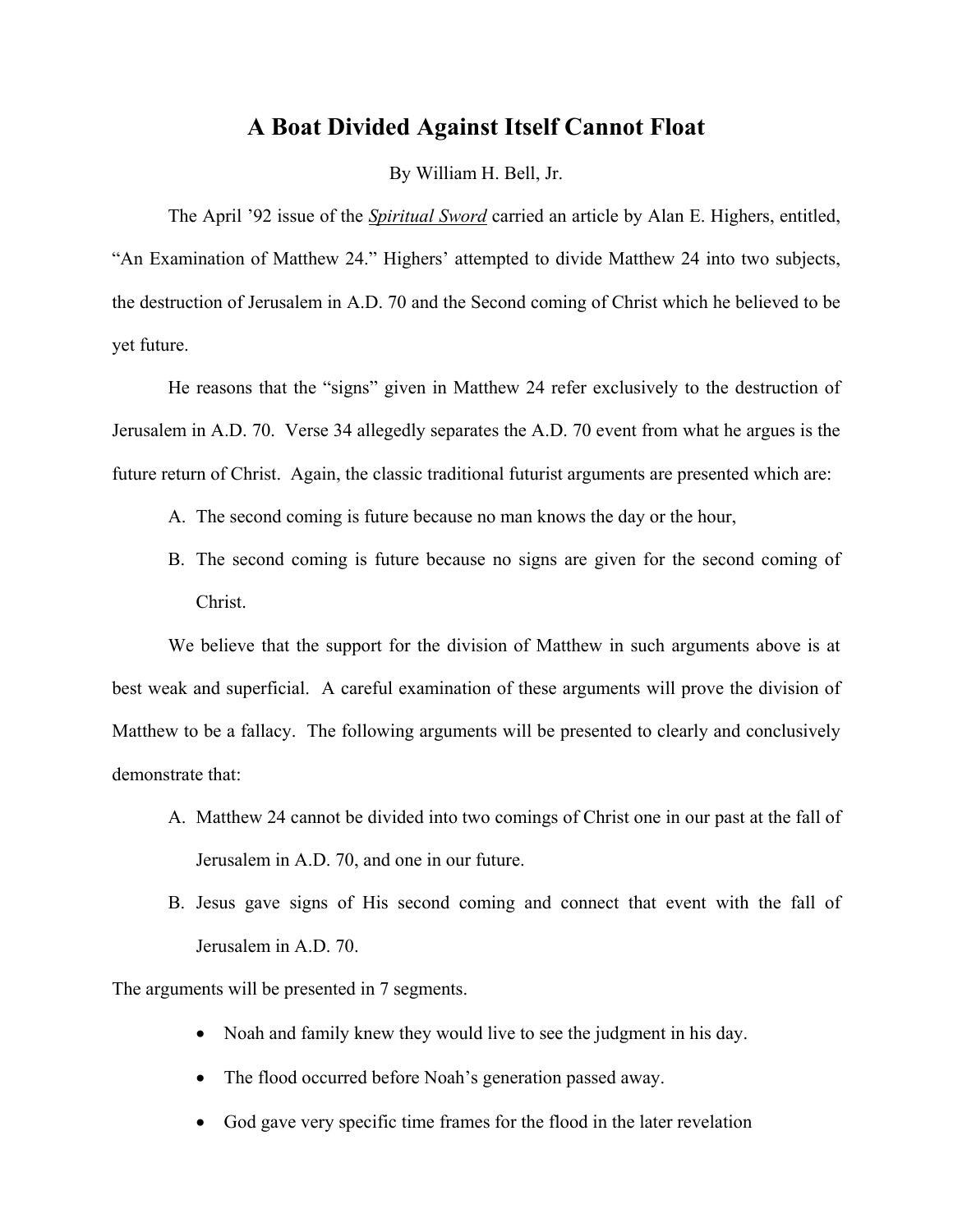- Noah's flood is an illustration of how things would happen in the day when Christ would return.
- God gave more precise revelation regarding Christ's return as the time drew nearer to the destruction of Jerusalem.
- Noah was given signs of the coming flood.
- The fatal admission of Luke 17:30,31 as a parallel to Matthew 24:36f

With each argument, we demonstrate the fallacy of attempting to divide Matthew 24.

# **Noah and Family Had Knowledge They Would Live To See Their Day of Judgment**

 Jesus stated that his coming would be the same as in the days of Noah. Noah had knowledge that he would live to see the flood. *"But I will establish My covenant with you; and you shall go into the ark-you, and your sons and your son's wives with you." (Genesis 6:18).*  God in making provisions for the animals supports this concept. See Genesis 6:19. Noah, could readily reason that he would live to see the flood, -that it would occur in his lifetime.

 He was given a *"general"* or *non-specific* time for the flood. He did not know the exact day and hour. This was known only by God. Thus Noah had the *general* time of the flood, "his generation" but not the precise *"day and hour."*

 Then the Lord said to Noah, *"'Come into the ark, you and all your household, because I have seen that you are righteous before Me in this generation.'" (Genesis 7:1).* This is the same as saying, "This (Noah's) generation would not pass until all those things (the flood) were fulfilled. It is also the equivalent of saying there were some standing with Noah who would not die until they had seen the power of God coming in the waters of the flood.

We have now covered the first two points. Next we will address the additional revelation given to Noah as the flood approached.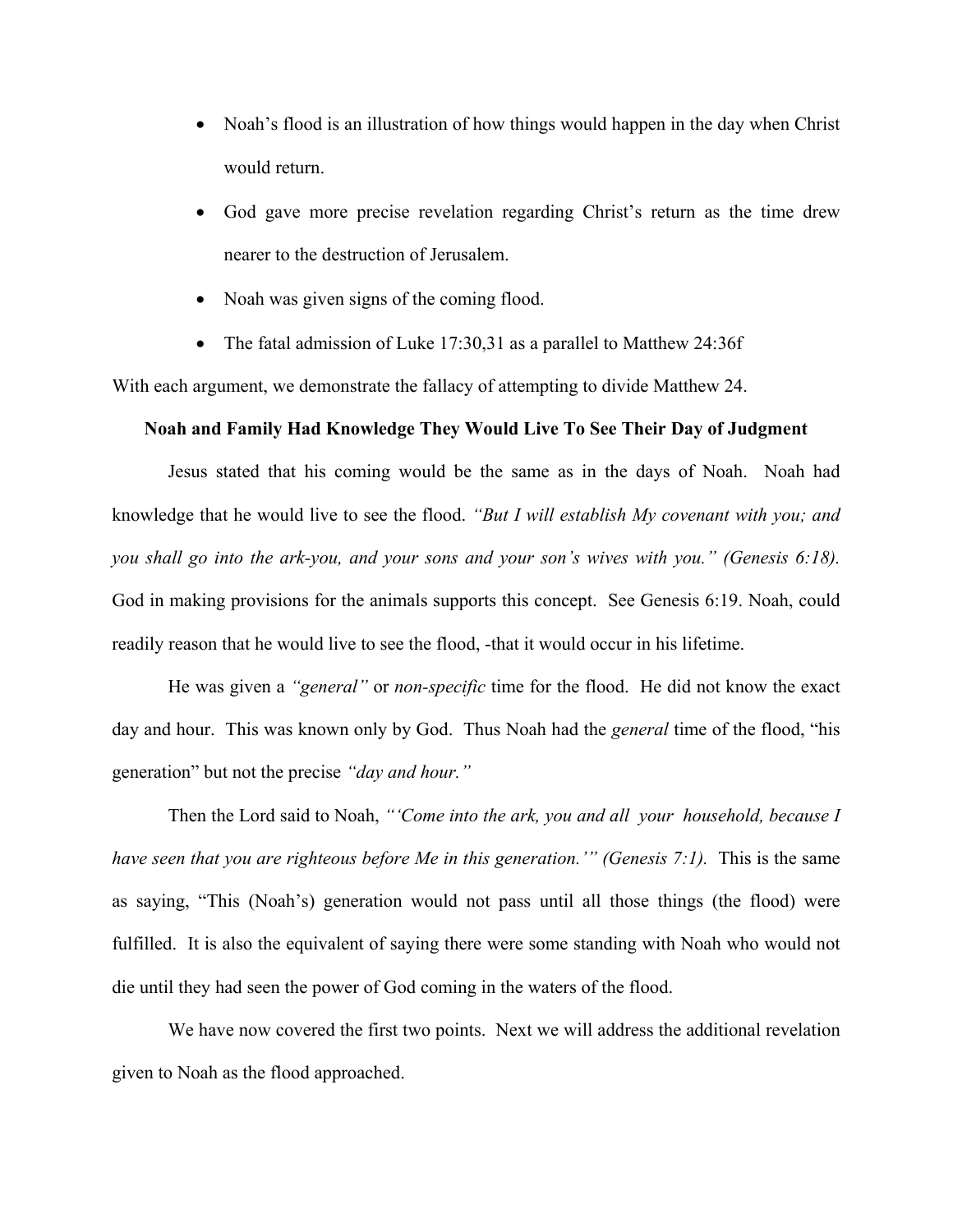#### **Noah Is Given Additional Revelation from God Concerning the Time of the Flood**

 After Noah completed the ark, God gave him *additional* information or revelation concerning the time of the flood." This latter revelation was much more explicit and precise than the general time revealed prior to the construction and completion of the ark. Observe carefully that what Noah and his family did not know *before* was *afterwards* revealed to them. *"For after seven more days I will cause it to rain on the earth forty days and forty nights, and I will destroy from the face of the earth all living things that I have made." (Genesis 7:4).* 

 God reveals that the flood is '*at hand', 'near,'* and '*shortly to come to pass.' The "night was far spent,'* '*the day was at hand.'* The *'time was short,'* there would be *'no more delay'*, and the flood was '*coming quickly'*, in seven days! No one would attempt to place the flood in our day by saying it is yet future to us! Had someone asked Noah on this day when the flood would occur he could have responded with total confidence and accuracy, within 'seven more days according to the word of the Lord!'

 Noah did not believe in the doctrine of the '*elasticity of time prophecy*' a notion invented out of desperation by "Wayne Jackson. Suppose Noah had said, "Seven days is with the Lord as a thousand years and a thousand years is as seven days! Noah would have been a pre-historic premillennialist as far as the flood was concerned.

 Our point is that God revealed a precise day that the flood would occur, not initially, but as the time drew closer to the event. Some use the example of Noah provided by the Lord to teach the very opposite of what the historical narrative teaches. They use it to prove that "the day and hour" was not known as with the second coming. This is not only false reasoning, but it reverses the application of the narrative.

 Most futurists assume the non-fulfillment of Matthew 24 and the uncertainty of the event. Then they argue for the same in Noah's day. This is just the opposite in the way Jesus uses the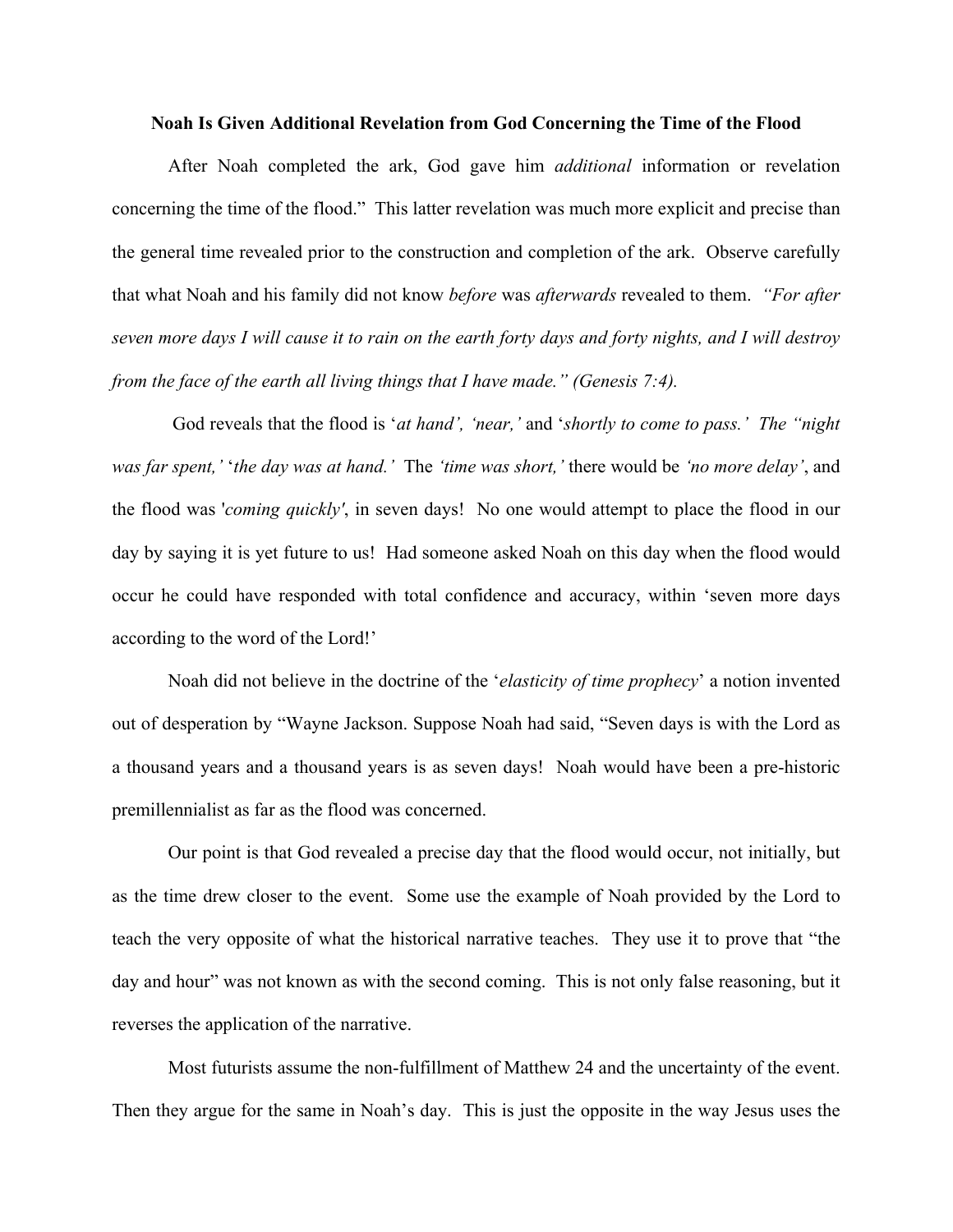illustration. He says that His coming would be as it was in the days of Noah. Thus, we must look not to the second coming to determine how the events transpired in the days of Noah. Rather, we are to look at the days of Noah and understand how the second coming events would transpire.

 Ignorance of the precise day and hour of the flood refer not to the latter days of Noah's generation, but to the beginning or earlier days. What God did not reveal in the beginning, He revealed later. *"And it came to pass after seven days, that the waters of the flood were on the earth. In the six hundred year of Noah's life, in the second month, the seventeenth day of the month, in that day all the fountains of the great deep were broken up, and the windows of heaven were opened," (Genesis 7:10,11).* [EMP. mine, whb]

 The once hated now loved "day for a thousand years" premillennial argument goes down the drain. God's word is not a "rubber factory" designed for manufacturing "elastic" time statements. God, in his own time, reserved the right to reveal the "time and the seasons" for the flood which were in His own power.

Will the dividers of Matthew 24 be consistent in their application of the 'days of Noah'? If so, they must abandon the argument that no day was known at the time of the event. The point which Jesus makes concerning the flood of Noah's time is that the **wicked** did not know until the flood came and took **them** away. See Matthew 24:37-39.

 The wicked would not pay attention to any of the signs nor heed the message of warning. Thus, they missed the signs of the flood and were overtaken by it. The righteous were aware and received both the signs and the knowledge to ensure their escape and safety. This should more than satisfy our challenge of proving that Noah received additional information regarding the precise time of the flood.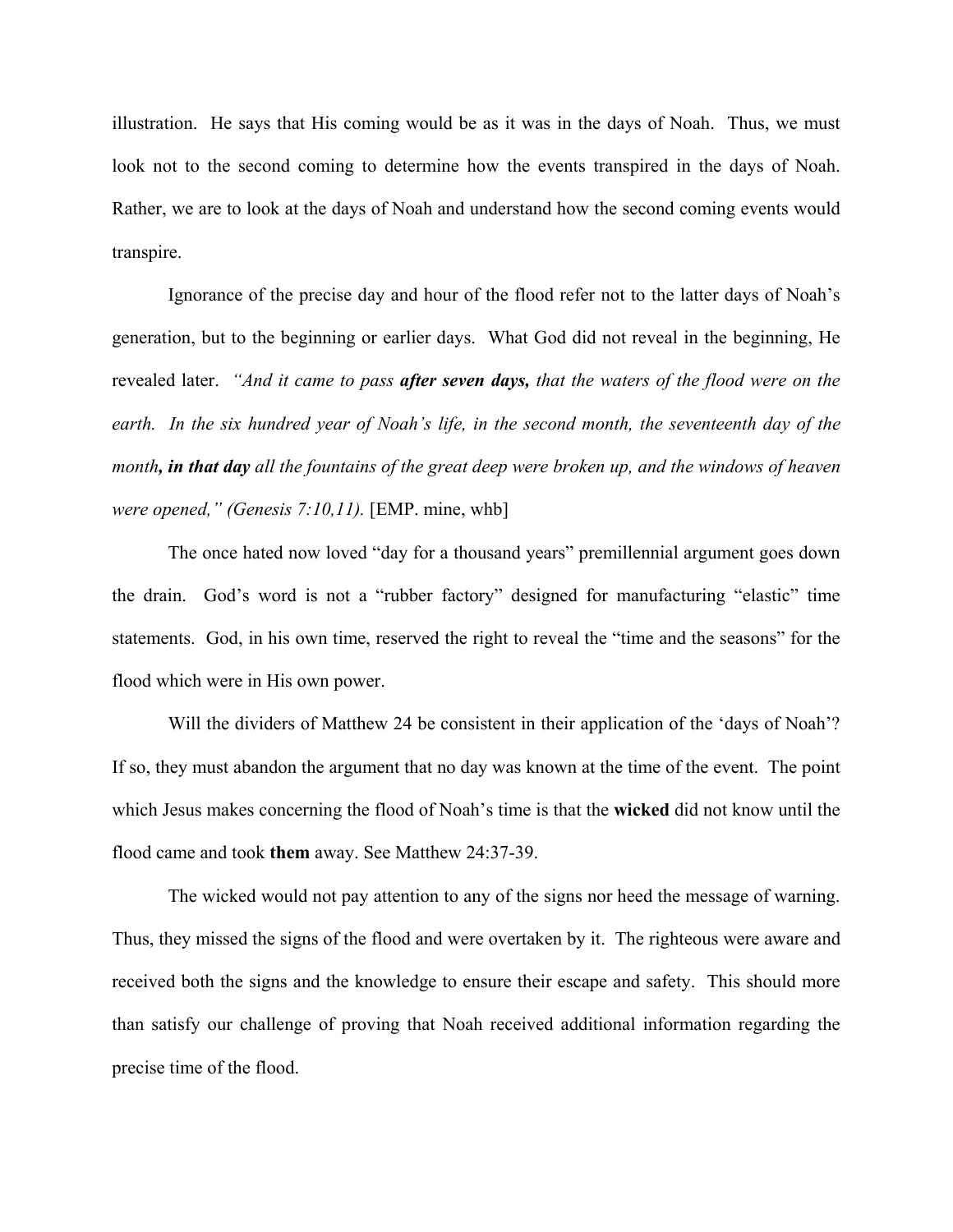### **The Flood is an Illustration of How Things Would Happen at the Second Coming**

 What was true of Noah's day was also true regarding the coming of Christ in A.D. 70 at the fall of Jerusalem. The careful reader will observe that "knows" in Matthew 24:36 is in the present tense. "But of that day and hour no one knows, no not even the angels of heaven, but My Father only,' (Matthew 24:36). Mark adds, 'nor the Son' (13:32). This is the primitive or earlier stage of the prophecy. It corresponds to the general information given to Noah. If one presses the point that the coming of the Son of Man will be as the days of Noah, then one has every right to look for and expect **later revelation regarding a more precise time than was given earlier.** If not, the coming of Christ won't be as the days of Noah.

 It is possible regarding the Parousia that God later revealed a more precise time than that given in the Olivet discourse. John writes, "Little children it is the last hour, and as you have heard that antichrists shall come, even now are there many antichrists where by we know that it is the last hour, (1 John 2:18). Earlier, the disciples, particularly John who was present when Jesus delivered the Olivet discourse recorded in Matthew 24, only knew the generation. In other words, he only knew that the events would transpire within his lifetime. Later at the writing of 1 John, he *knows* that the last hour has arrived because of the presence of the antichrists.

 Like Noah, he has been given more precise, specific detailed information. He knows that the second coming will not be protracted for centuries but that the last hour had arrived. Earlier, the disciples were told that the day would not come until the apostasy had occurred and the man of sin was revealed. This was at work as early as the 50's when 2 Thessalonians was written. In Hebrews, Paul says they could "see the day approaching" (10:25) and that it was coming in a little while.' (10:37). Jude records that the 'mockers' were presently spots in their love feasts marked out of old for the condemnation about to come upon them in the last time, (Jude 18). John clearly places the last hour within *his day,* yet still within the first century. This is all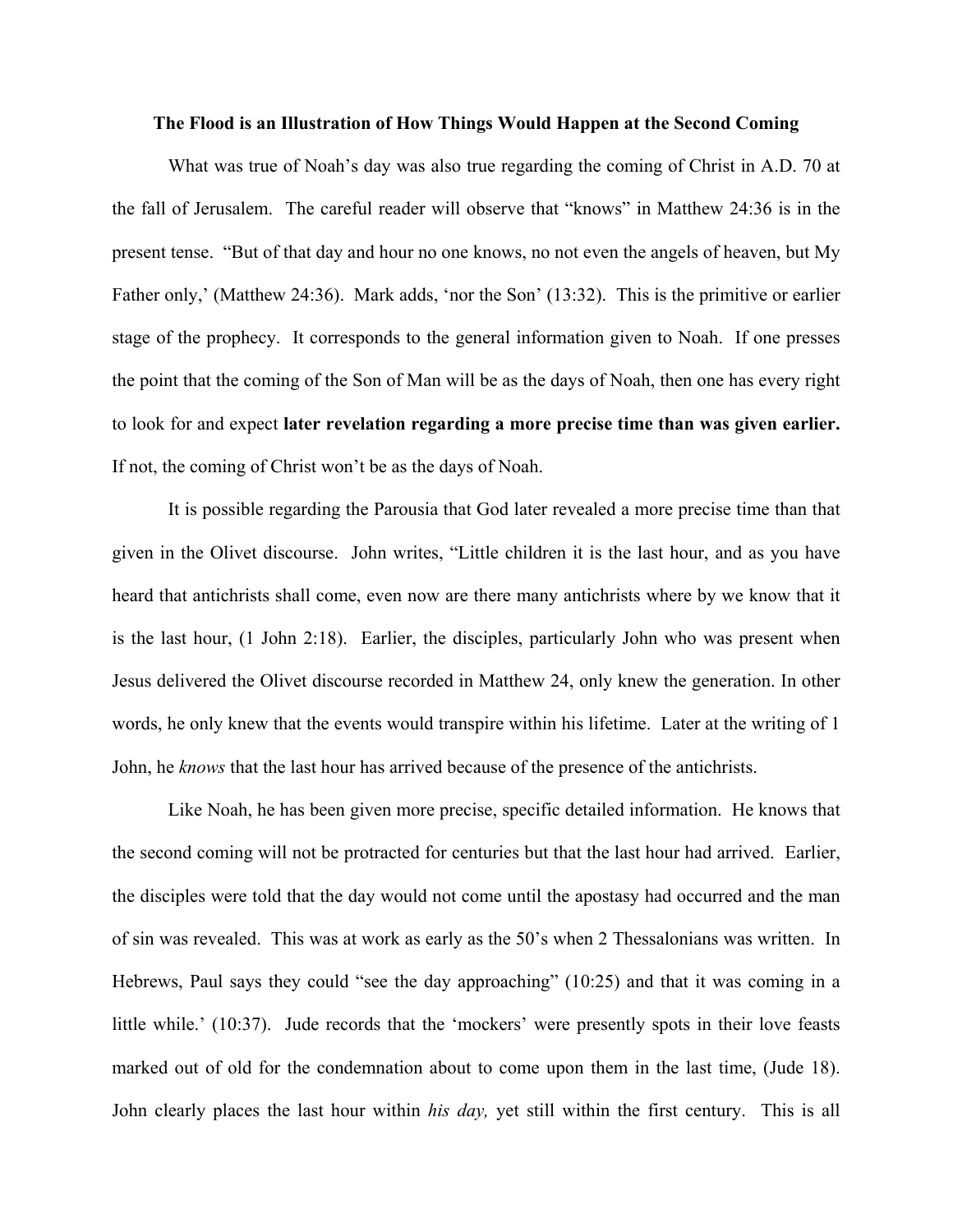information that the disciples were not privy too when Jesus uttered the prophecy. This was just as it was in the days of Noah.

 Further, Mark's account says Jesus did not know the precise time of His coming and that only God knew. This was true during His earthly ministry when He had been divested of a measure of the divine glory. How then could he return without at some time in the future receiving that knowledge? Prior to his ascension, Jesus prayed to be glorified with the glory that he had with the Father before the world began (John 17:3) versus when he gave up that glory, Phil. 2:5-6.

 Did God give Jesus additional information? Not only did God give it to Jesus, he gave additional revelation to the angels and the disciples. We have it in a message called the "Revelation" or the "unveiling" of Christ in His glory. *"The Revelation of Jesus Christ which God gave Him to show His servants things which must shortly take place." And He sent and signified it by His angel to His servant John" (Revelation 1:1)*

 Here we see that God gave to Christ additional revelation. Christ gave this revelation to the angel who then gave it to John for the express purpose of showing it to His servants, -the righteous. Now what is the subject discussed in that revelation? It is about the things whose time was 'at hand' and 'shortly to come to pass.' It is the coming of Christ in the clouds (1:7), *the end of the delay* (10:7) which means that the signs mentioned in 2 Thessalonians had been fully revealed, thus the day of the Lord *"could come"* whereas when Paul wrote Thessalonians it *could not.*

Further it meant that the 'time that the dead should be judged had come (Rev. 11:18; 20:12), and the coming of the new heaven and earth was soon to follow, (21:1-2). The angel informed John that 'these things must shortly take place.' (22:6,) and therefore "Do not seal the words of the prophecy of this book, for the time is at hand,"  $(22:10)$  John here alludes to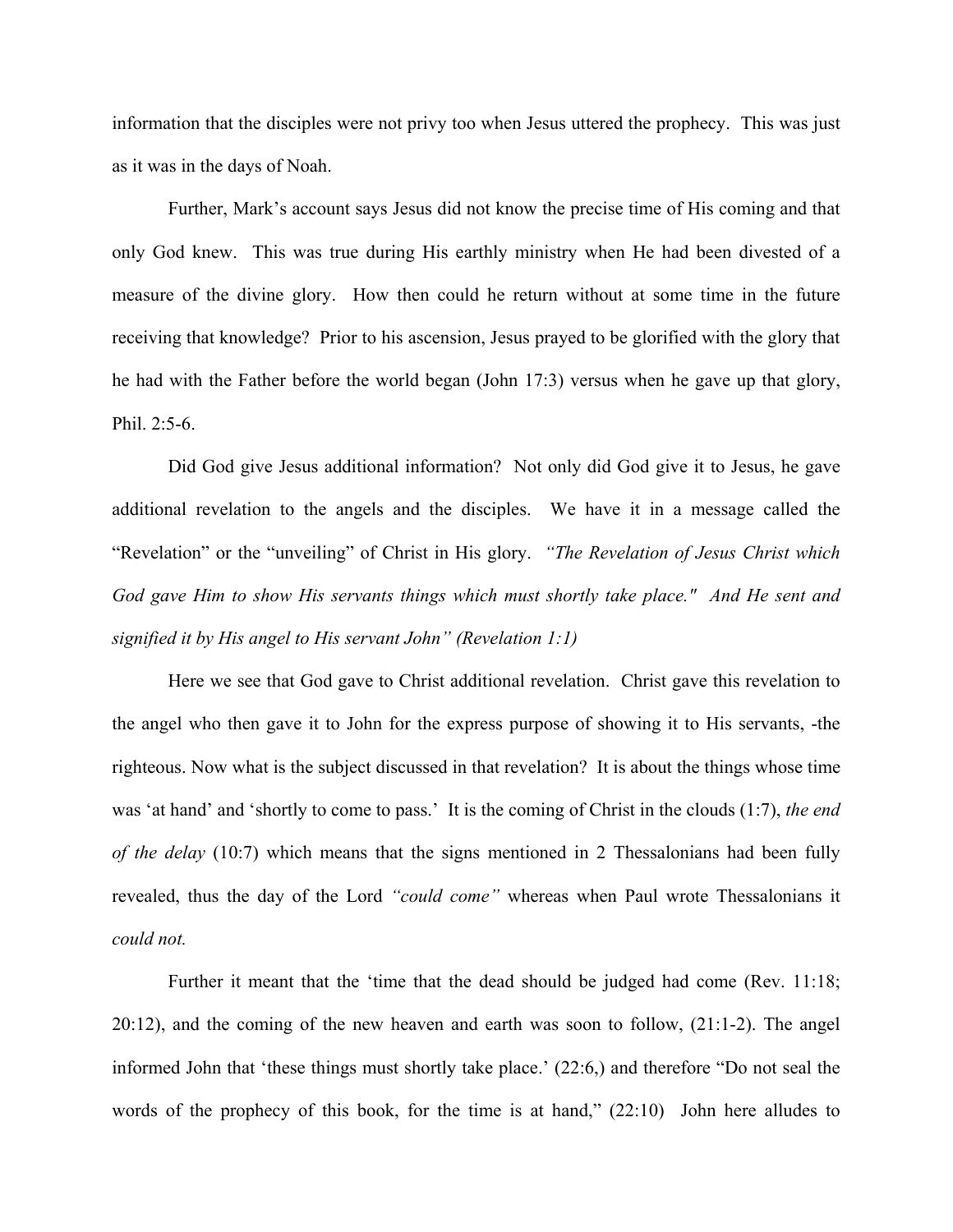Daniel's prophecy, thereby indicating that the time of the end Daniel prophesied had come. He likewise identifies that time of the end to refer the closing days of Israel when their power was completely shattered, (Dan. 12:4, 7) Jesus said, *"Behold I am coming quickly! And behold, I am coming quickly, and My reward is with Me, to give everyone according to his work…Surely I am coming quickly."* (22:7, 12, 20).

 There can be no doubt that Jesus is confidently expressing knowledge of the time of His coming. He knew 'surely' that He was 'coming quickly' and that the 'time' was 'at hand.' This is just as it was in the days of Noah, general revelation initially, but precise information near the end. As can be observed, the New Testament gives many signs and time statements most of which occur during the final twelve years leading up to A.D. 70. These time statements outline the chronological time table of the parousia. (Philippians 4:5; Hebrews 10:25, 37; James 5:7-9; 1 Peter 4:5, 7, 17; 1 John 2:18; Revelation 1:1-3).

 Therefore, Jesus along with John, the angel and the seven churches, (God's servants) knew of the return and the time. The wicked did not know. They were walking around and going through their day as usual, marrying, given in marriage and "scoffing" against the revealed word of the Lord.

### **Noah Had Signs!**

 God gave Noah signs of the coming flood, both general and specific. The general signs were in his lifetime, and within his very own generation. Noah did not have to be a rocket scientist to know that the flood would occur before he died. And don't forget that big boat. Why surely someone had to suspect something was going to happen. The ark would not qualify for a recreation speed boat. If a man were smart he would certainly be looking for some water about the time the ark was completed. Another sign was given when the animals were being loaded. For example: When the ticket agent asks everyone to board an airplane that is a sure sign that the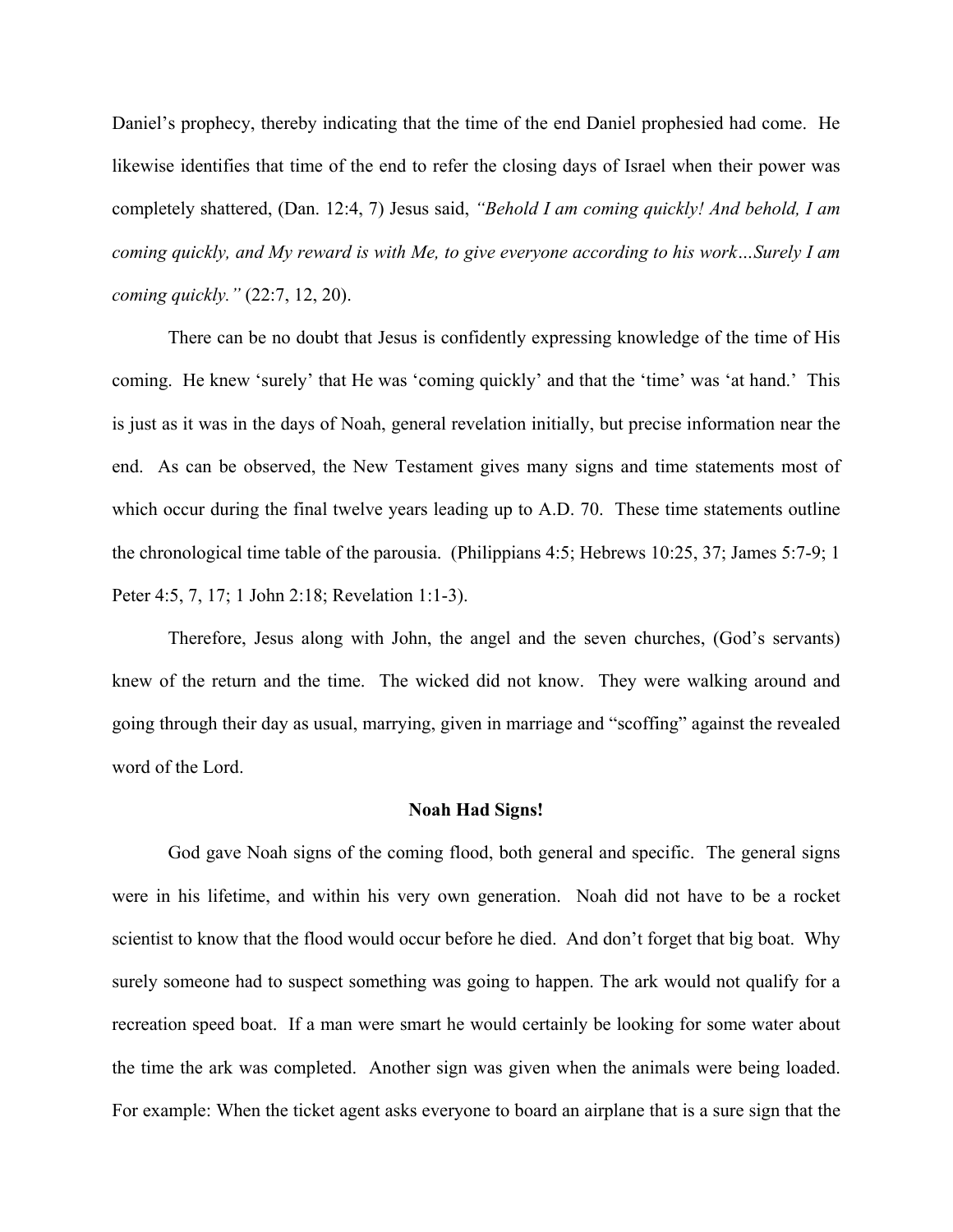plane will be taking off soon. No one expects it to take 2000 years or more before the plane taxis down the runway. The same is true when boarding a ship. That means its time for Von Voyage!

 In addition, judging from the size of the ark and the weight and size of some of the animals it stands to reason that the door/loading ramp was huge and heavy. If I were standing on the ground watching that huge door close of its on accord the possibility of a flood would immediately be terrifyingly more credible. If Noah had any concerns or questions previously the "slamming and jamming" of that door should have removed all remaining doubt. God shut that door without a hydraulic system. "So those that entered male and female of all flesh went in as God had commanded him; and the Lord shut him in, Genesis 7:16.

 "Seven more days" (7:4) was a sign for Noah to know precisely when the flood would occur. That was a countdown more memorable and more remarkable than any space shuttle mission would ever dream to be. Just as the countdown for the space shuttle is a sign that it is about to be launched, the countdown of seven days was a sign that God gave Noah before He launched the ark.

 Thus, God gave Noah signs. If the coming of the Son of Man is as the days of Noah, then we have positive proof that God gave signs of the coming of Christ. If not, the coming cannot be as it was in the days of Noah.

## **No Annihilation of the Universe**

 The flood was not an annihilation of the universe. All human life on the planet did not cease. The material universe continued in existence. Noah's ark was not floating in a vacuum through space. Peter expressly says that God brought the flood to destroy ungodly people. "And did not spare the ancient world, but saved Noah, one of eight people, **bringing in the flood** *on the world of the ungodly," (2 Peter 2:5).* The '*ancient world'* which God did not spare was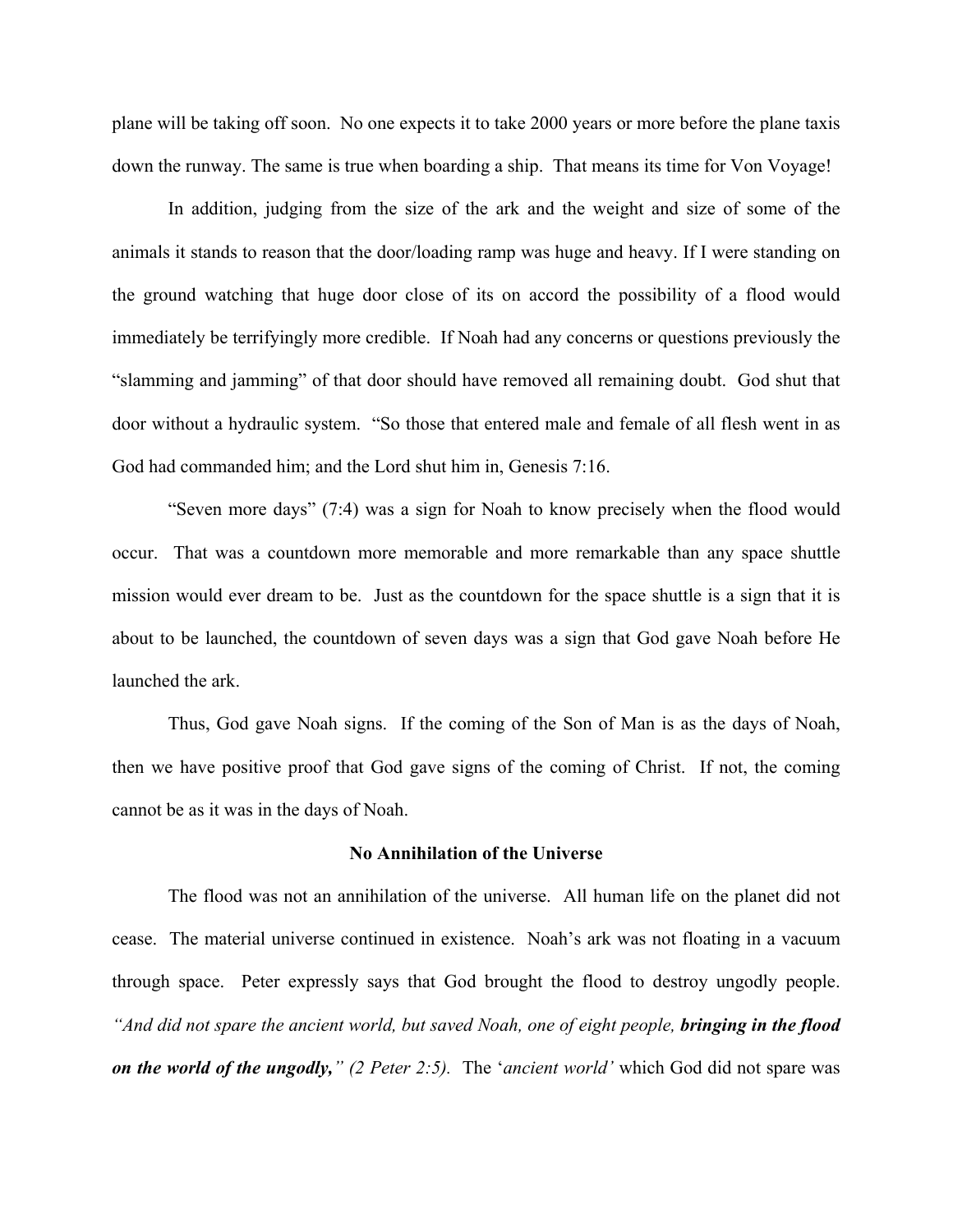the *'world of the ungodly.'* The physical universe was the *agent* rather than the *object* of destruction. This simply means that the waters killed the "world" or the ungodly people.

 Since the coming of the Son of Man is as it was in the days of Noah, there is no justification for reasoning that human life and the planet must be destroyed. The parallel would be the corresponding destruction of the ungodly world of the Jews.

## **Splitting the Ark**

 Finally, to show the manifest fallacy of dividing Matthew 24, the very attempt splits Noah's boat right down the middle. Highers agreed that the events of Matthew 24:4-34 refer to the destruction of Jerusalem in A.D. 70. He then argues that the account of Noah (vv. 37-39) refers to the second coming of Christ, placing it yet future because it falls within the section of Matthew below the *imaginary* "dividing line." (This so called dividing line exists only in the imaginations of those who advance the argument. It is not in the text.)

 The proof of this is seen when comparing Matthew 24 with Luke 17. To further clarify this point, Highers argues that the fleeing from the city, housetop, etc, (see Matthew 24:15-18) would have no reference to a barbecued globe or planet-ending event and therefore can refer to Jerusalem's fall in A.D. 70. Jesus however, places the fleeing event in the same time period as that to which he applies the warning concerning Noah's day.

*"And as it was in the days of Noah, so it will be also in the days of the Son of Man; they ate, they drank, they married wives, they were given in marriage until the day that Noah entered the ark, and the flood came and destroyed them all. Likewise as it was also in the days of Lot: They ate, they drank, they bought, they sold, they planted, they built; but on the day that Lot went of Sodom it rained fire and brimstone from heaven and destroyed them all. Even so will it be in the day when the Son of Man is revealed. In that day, he who is on the housetop, and his goods*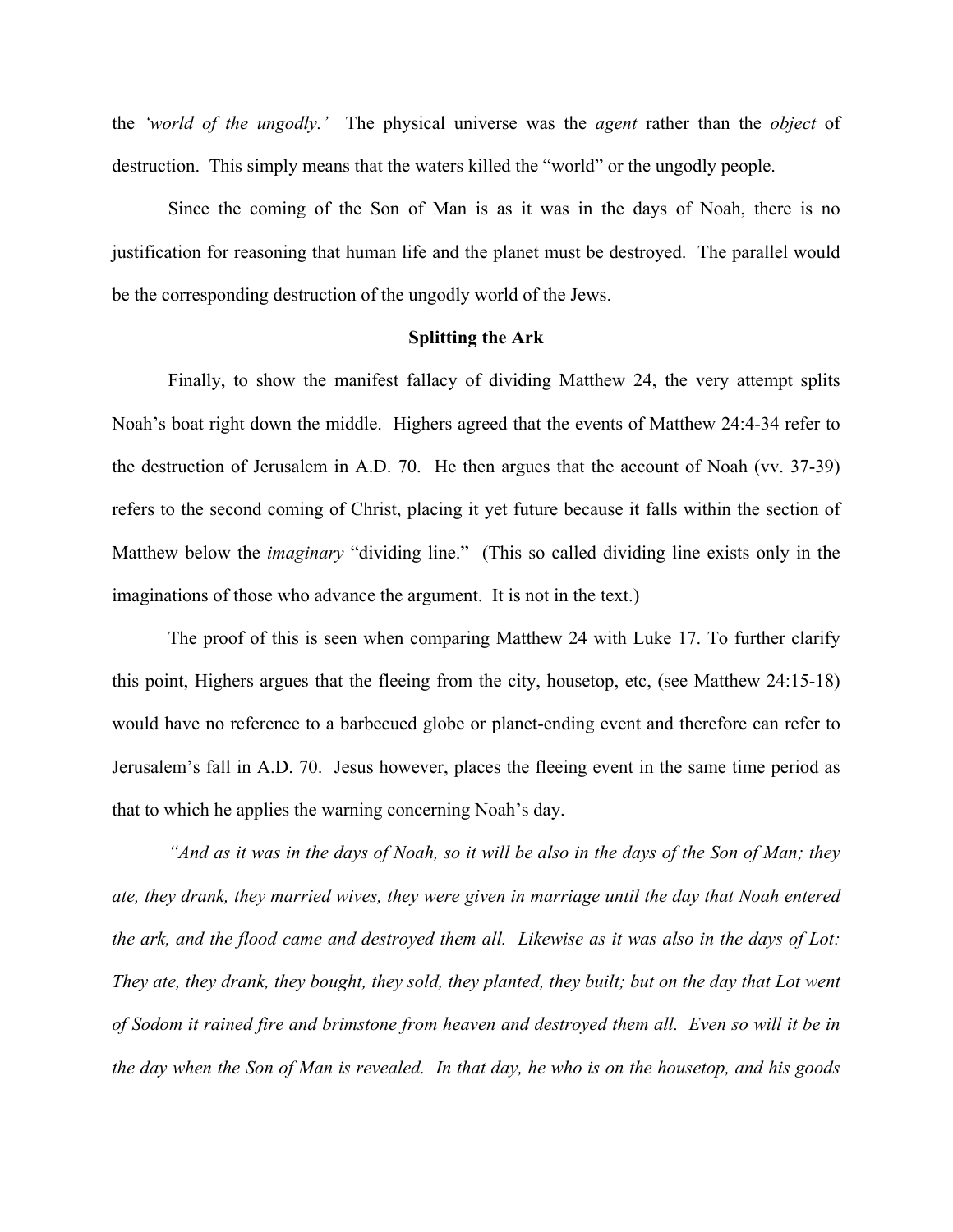*are in the house, let him not come down to take them away. And likewise the one who is in the field, let him not turn back," (Luke 17:26-30).* 

 In this text, Jesus says that the parable concerning Noah's day is applicable to the day when the Son of Man is revealed. Likewise Jesus places the "fleeing event" in the day when the Son of Man is revealed, (v. 30). Highers agrees the fleeing event is A.D. 70. We agree as well noting Jesus' application in Matthew 24:15-17. The fleeing event refers to the A.D. 70 coming of Christ and is equally the same day in which the Son of Man is revealed per Luke 17:30,31 It must follow that the day when the Son of Man is revealed per Luke 17:30, is the A.D. 70 coming of Christ in the destruction Jerusalem.

 This means that the parable relating to Noah's day finds its correct meaning and application in connection with the events surrounding the A.D. 70 conflagration. Therefore, no division exists in Matthew 24 relative to these events occurring within the first century generation.

 One cannot divide Noah's boat with half in 70 A.D. (Luke 17) and the remaining half in the future. Such a boat cannot float. Wherever the boat goes the fleeing must go with it. Jesus unequivocally places the fleeing event in connection with Jerusalem's fall. *"But when you see Jerusalem surrounded by armies, then know that its desolation is near: then let those in Judea flee to the mountains, let those who are in the midst of her depart, and let not those are in the country enter her. For these are the days of vengeance, that all things which are written may be fulfilled," (Luke 21:20-22).*

#### **Summary**

 We observed the manner in which God gave Noah general revelation before the flood. Noah knew that it would transpire within his generation. Later God gave more specific information. "In seven days" was much more specific than in your generation.